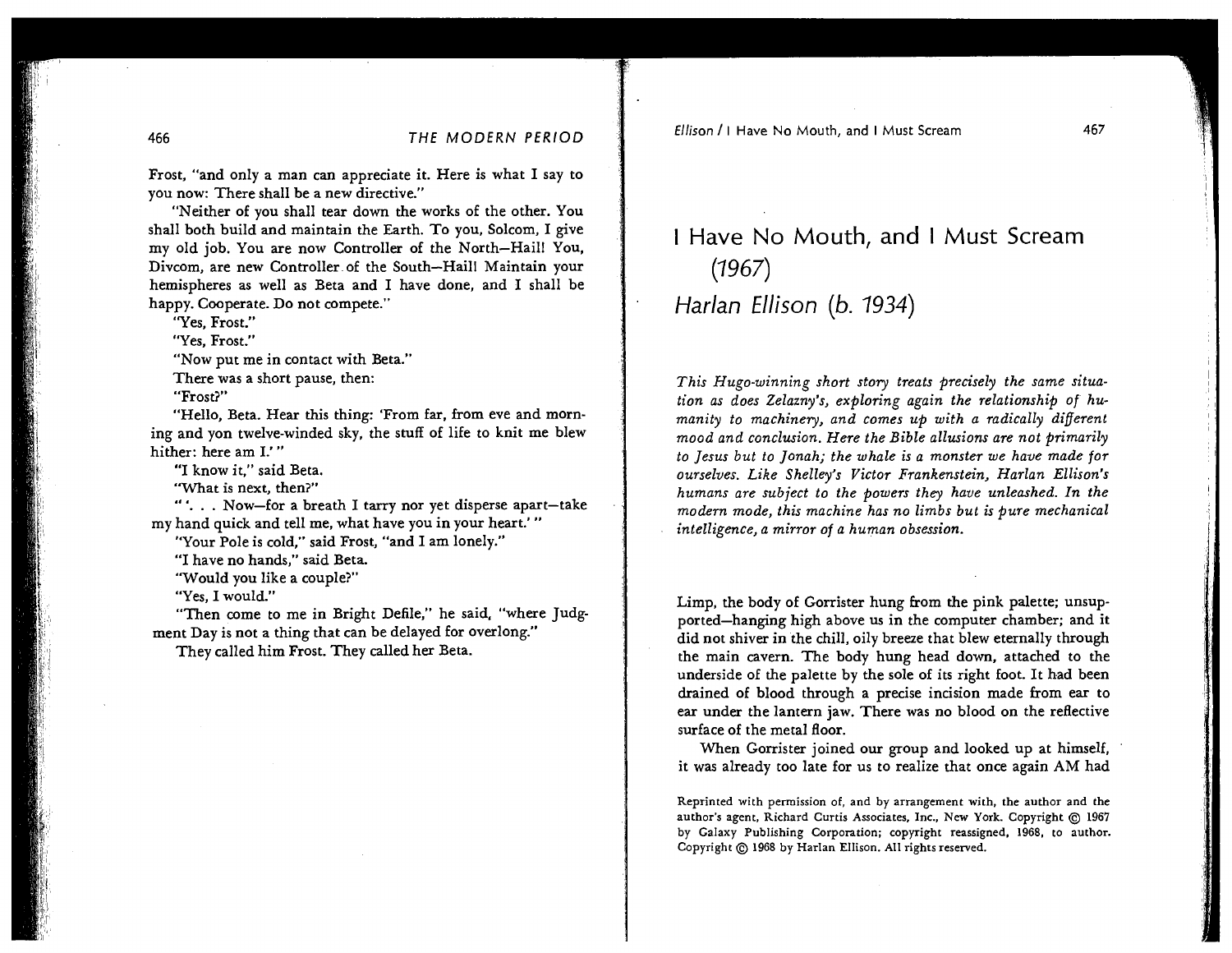## *Ellison /* I Have No Mouth, and I Must Scream 469 468 THE MODERN PERIOD

duped us, had had its fun; it had been a diversion on the part of the machine. Three of us had vomited, turning away from one another in a reflex as ancient as the nausea that had produced it.

Gorrister went white. It was almost as though he had seen a voodoo icon, and was afraid of the future. "Oh God," he mumbled, and walked away. The three of us followed him after a time, and found him sitting with his back to one of the smaller chittering banks, his head in his hands. Ellen knelt down beside him and stroked his hair. He didn't move, but his voice came out of his covered face quite clearly. "Why doesn't it just do-us-in and get it over with? Christ, I don't know how much longer I can go on like this."

It was our one hundred and ninth year in the computer. He was speaking for all of us.



Nimdok (which was the name the machine had forced him to use, because AM amused itself with strange sounds) was hallucinating that there were canned goods in the ice caverns. Gorrister and I were very dubious. "It's another shuck," I told them. "Like the goddam frozen elephant AM sold us. Benny almost went out of his mind over that one. We'll hike all that way and it'll be putrified or some damn thing. I say forget it. Stay here, it'll have to come up with something pretty soon or we'll die."

Benny shrugged. It had been three days since we'd last eaten. Worms. Thick, ropey.

Nimdok was no more certain. He knew there was a chance, but he was getting thin. It couldn't be any worse there, than here. Colder, but that didn't matter much. Hot, cold, hail, lava, boils or locusts—it never mattered: the machine masturbated and we had to take it or die.

Ellen decided us. "I've got to have something, Ted. Maybe there'll be some Bartlett pears or peaches. Please, Ted, let's try it."

I gave in easily. What the hell. Mattered not at all. Ellen was grateful, though. She took me twice out of turn. Even that had ceased to matter. And she never came, so why bother? But

the machine giggled every time we did it. Loud, up there, back there, all around us, he snickered. *It* snickered. Most of the time I thought of AM as *it,* without a soul; but the rest of the time I thought of it as  $him$ , in the masculine  $\ldots$  the paternal  $\ldots$ the patriarchal . . . for he is a jealous people. Him. It. God as Daddy the Deranged.

We left on a Thursday. The machine always kept us up-todate on the date. The passage of time was important; not to us, sure as hell; but to him . . . it . . . AM. Thursday. Thanks.

Nimdok and Gorrister carried Ellen for a while, their hands locked to their own and each other's wrists, a seat. Benny and I walked before and after, just to make sure that if anything happened, it would catch one of us and at least Ellen would be safe. Fat chance, safe. Didn't matter.

It was only a hundred miles or so to the ice caverns, and the second day, when we were lying out under the blistering sunthing he had materalized, he sent down some manna. Tasted like boiled boar urine. We ate it.

On the third day we passed through a valley of obsolescence, filled with rusting carcasses of ancient computer banks. AM had been as rulthless with its own life as with ours. It was a mark of his personality: it strove for perfection. Whether it was a matter of killing off unproductive elements in his own world-filling bulk, or perfecting methods for torturing us, AM was as thorough as those who had invented him—now long since gone to dust—could ever have hoped.

There was light filtering down from above, and we realized we must be very near the surface. But we didn't try to crawl up to see. There was virtually nothing out there; had been nothing that could be considered anything for over a hundred years. Only the blasted skin of what had once been the home of billions. Now there were only five of us, down here inside, alone with AM.

I heard Ellen saying frantically, "No, Benny! Don't, come on, Benny, don't please!"

And then I realized I had been hearing Benny murmuring, under his breath, for several minutes. He was saying, "I'm gonna get out, I'm gonna get out . . ." over and over. His monkey-like face was crumbled up in an expression of beatific delight and sadness, all at the same time. The radiation scars AM had given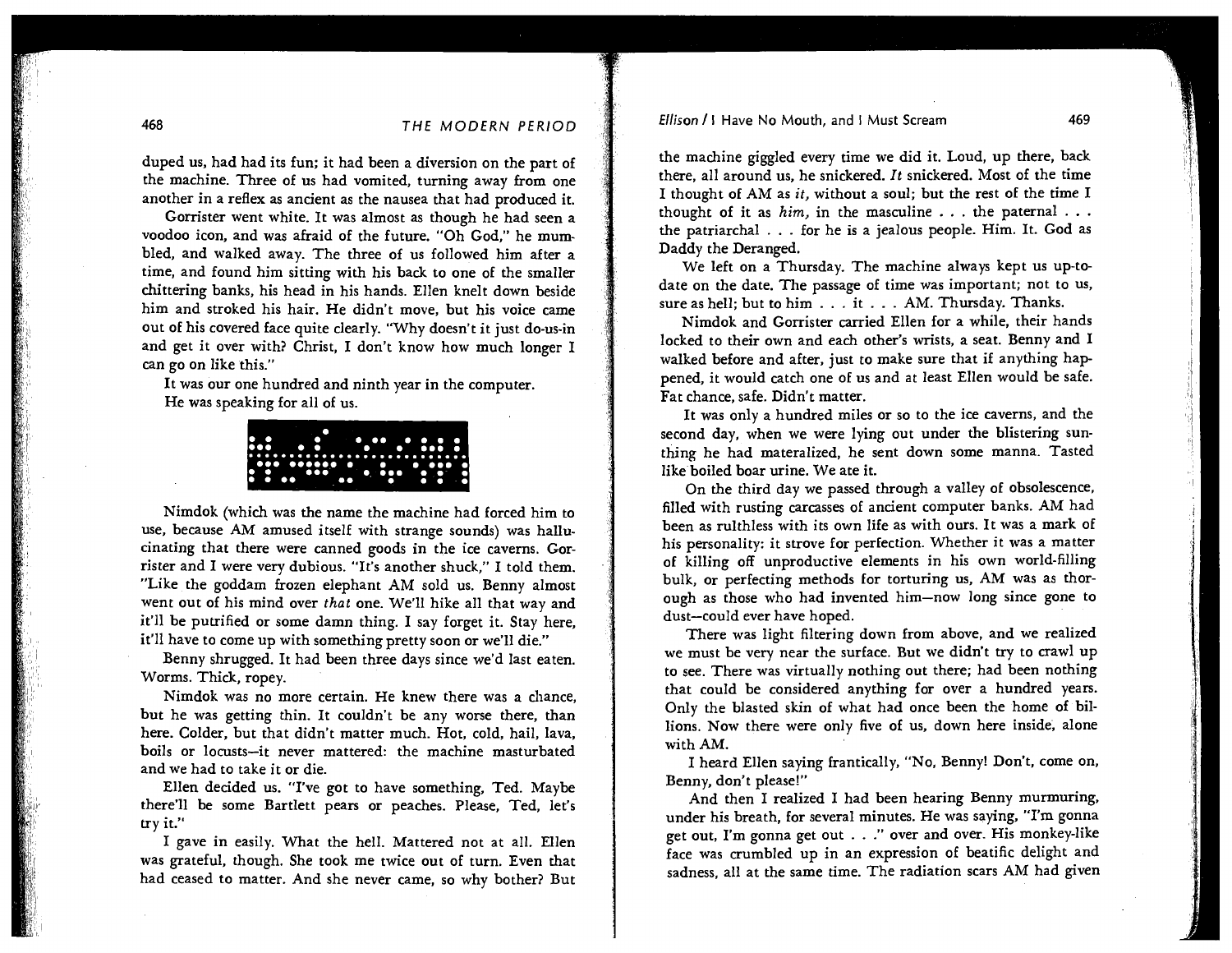*Ellison/* I Have No Mouth, and I Must Scream 471 470 *THE MODERN PERIOD* 

him during the "festival" were drawn down into a mass of pinkwhite puckerings, and his features seemed to work independently of one another. Perhaps Benny was the luckiest of the five of us: he had gone stark, staring mad many years before.

But even though we could call AM any damned thing we liked, could think the foulest thoughts of fused memory banks and corroded base plates, of burnt/out circuits and shattered control bubbles, the machine would not tolerate our trying to escape. Benny leaped away from me as I made a grab for him. He scrambled up the face of a smaller memory cube, tilted on its side and filled with rotted components. He squatted there for a moment, looking like the chimpanzee AM had intended him to resemble.

Then he leaped high, caught a trailing beam of pitted and corroded metal, and went up, hand-over-hand like an animal, till he was on a girdered ledge, twenty feet above us.

"Oh, Ted, Nimdok, please, help him, get him down before—" She cut off. Tears began to stand in her eyes. She moved her hands aimlessly.

It was too late. None of us wanted to be near him when whatever was going to happen, happened. And besides, we all saw through her concern. When AM had altered Benny, during the machine's utterly irrational, hysterical phase, it was not merely Benny's face the computer had made like a giant ape's. He was big in the privates, she loved that! She serviced us, as a matter of course, but she loved it from him. Oh Ellen, pedestal Ellen, pristine-pure Ellen, oh Ellen the clean! Scum filth.

Gorrister slapped her. She slumped down, staring up at poor loonie Benny, and she cried. It was her big defense, crying. We had gotten used to it seventy-five years before. Gorrister kicked her in the *side.* 

Then the sound began. It was light, that sound. Half sound and half light, something that began to glow from Benny's eyes, and pulse with growing loudness, dim sonorities that grew more gigantic and brighter as the light/sound increased in tempo. It must have been painful, and the pain must have been increasing with the boldness of the light, the rising volume of the sound, for Benny began to mewl like a wounded animal. At first softly, when the light was dim and the sound was muted,

then louder as his shoulders hunched together: his back humped, as though he was trying to get away from it. His hands folded across his chest like a chipmunk's. His head tilted to the side. The sad little monkey-face pinched in anguish. Then he began to howl, as the sound coming from his eyes grew louder. Louder and louder. I slapped the sides of my head with my hands, but I couldn't shut it out, it cut through easily. The pain shivered through my flesh like tinfoil on a tooth.

And Benny was suddenly pulled erect. On the girder he stood up, jerked to his feet like a puppet. The light was now pulsing out of his eyes in two great round beams. The sound crawled up and up some incomprehensible scale, and then he fell forward, straight down, and hit the plate-steel floor with a crash. He lay there jerking spastically as the light flowed around and around him and the sound spiraled up out of normal range.

Then the light beat its way back inside his head, the sound spiraled down, and he was left lying there, crying piteously.

His eyes were two soft, moist pools of pus-like jelly. AM had blinded him. Gorrister and Nimdok and myself . . . we turned away. But not before we caught the look of relief on Ellen's warm, concerned face.



Sea-green light suffused the cavern where we made camp. AM provided punk and we burned it, sitting huddled around the wan and pathetic fire, telling stories to keep Benny from crying in his permanent night.

"What does AM mean?"

Gorrister answered him. We had done this sequence a thousand times before, but it was Benny's favorite story. "At first it meant Allied Mastercomputer, and then it meant Adaptive Manipulator, and later on it developed sentience and linked itself up and they called it an Aggressive Menace, but by then it was too late, and finally it called *itself* AM, emerging intelligence, and what it meant was I am . . . *cogito ergo sum . . .* I think, therefore I am."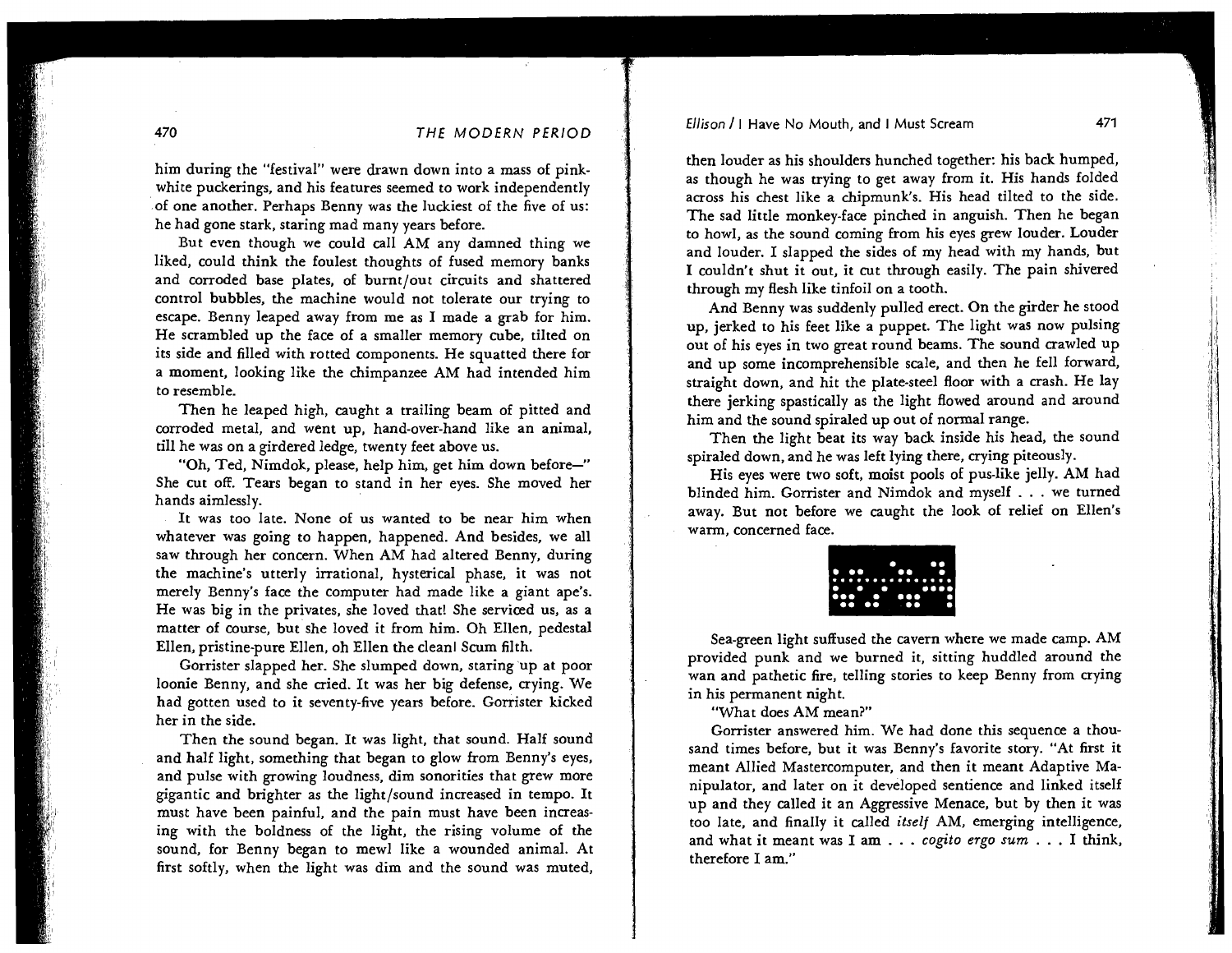Benny drooled a little, and snickered.

"There was the Chinese AM and the Russian AM and the Yankee AM and—" He stopped. Benny was beating on the floorplates with a large, hard fist. He was not happy. Gorrister had not started at the beginning.

Gorrister began again. "The Cold War started and became World War Three and just kept going. It became a big war, a very complex war, so they needed the computers to handle it. They sank the first shafts and began building AM. There was the Chinese AM and the Russian AM and the Yankee AM and everything was fine until they had honeycombed the entire planet, adding on this element and that element. But one day AM woke up and knew who he was, and he linked himself, and he began feeding all the killing data, until everyone was dead, except for the five of us, and AM brought us down here."

Benny was smiling gladly. He was also drooling again. Ellen wiped the spittle from the corner of his mouth with the hem of her skirt. Gorrister always tried to tell it a little more succinctly each time, but beyond the bare *facts* there was nothing to say. None of us knew why AM had saved five people, or why our specific five, or why he spent all his time tormenting us, nor even why he had made us virtually immortal . . .

In the darkness, one of the computer banks began humming. The tone was picked up half a mile away down the cavern by another bank. Then one by one, each of the elements began to tune itself, and there was a faint chittering as thought raced through the machine.

The sound grew, and the lights ran across the faces of the consoles like heat lightning. The sound spiraled up till it sounded like a million metallic insects, angry, menacing.

"What is it?" Ellen began crying. There was terror in her voice. She hadn't become accustomed to it, even now.

"It's going to be bad this time," Nimdok said.

"He's going to speak," Gorrister said. "I know it."

"Let's get the hell out of herel" I said suddenly, getting to my feet.

"No, Ted, sit down . . . what if he's got pits out there, or something else; we can't *see, it's* too dark." Gorrister said it with resignation.

Then we heard . . . I don't know . . .

*Something* moving toward us in the darkness. Huge, shambling, hairy, moist, it came toward us. We couldn't even see it, but there was the ponderous impression of *bulk,* heaving itself toward us. Great weight was coming at us, out of the darkness, and it was more a sense of *pressure,* of air forcing itself into a limited space, expanding the invisible walls of a sphere. Benny began to whimper. Nimdok's lower lip trembled and he bit it hard, trying to stop it. Ellen slid across the metal floor to Gorrister and huddled into him. There was the smell of matted, wet fur in the cavern. There was the smell of charred wood. There was the smell of dusty velvet. There was the smell of rotting orchids. There was the smell of sour milk. There was the smell of sulphur, of rancid butter, of oil slick, of grease, of chalk dust, of human scalps.

AM was keying us. He was tickling us. There was the smell of-

I heard myself shriek, and the hinges of my jaws ached. I scuttled across the floor, across the cold metal with its endless lines of rivets, on my hands and knees, the smell gagging me, filling my head with a thunderous pain that sent me away in horror. I fled like a cockroach, across the floor and out into the darkness, that *something* moving inexorably after me. The others were still back there, gathered around the firelight, laughing . . . their hysterical choir of insane giggles rising up into the darkness like thick, many-colored wood smoke. I went away, quickly, and hid.

How many hours it may have been, how many days or even years, they never told me. Ellen chided me for "sulking," and Nimdok tried to persuade me it had only been a nervous reflex on their part—the laughing.

But I knew it wasn't the relief a soldier feels when the bullet hits the man next to him. I knew it wasn't a reflex. They hated me. They were surely against me, and AM could even sense this hatred, and made it worse for me *because of* the depth of their hatred. We had been kept alive, rejuvenated, made to remain constantly at the age we had been when AM had brought us below, and they hated me because I was the youngest, and the one AM had affected least of all.

I knew. God, how I knew. The bastards, and that dirty bitch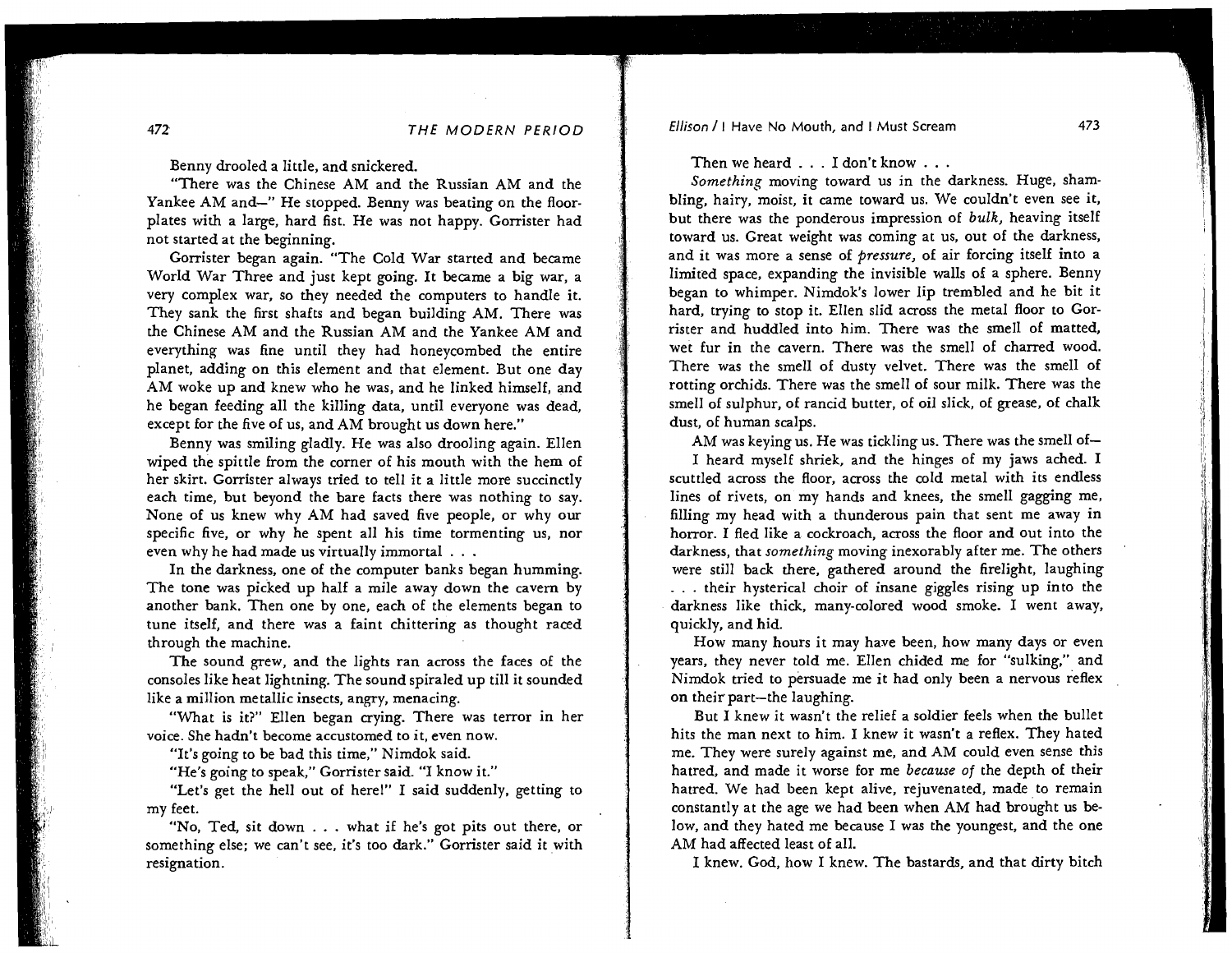Ellen. Benny had been a brilliant theorist, a college professor; now he was little more than a semi-human, semi-simian. He had been handsome, the machine had ruined that. He had been lucid, the machine had driven him mad. He had been gay, and the machine had given him an organ fit for a horse. AM had done a job on Benny. Gorrister had been a worrier. He was a connie, a conscientious objector; he was a peace marcher; he was a planner, a doer, a looker-ahead. AM had turned him into a shoulder-shrugger, had made him a little dead in his concern. AM had robbed him. Nimdok went off in the darkness by himself for long times. I don't know what it was he did out there, AM never let us know. But whatever it was, Nimdok always came back white, drained of blood, shaken, shaking. AM had hit him hard in a special way, even if we didn't know quite how. And Ellen. That douche bag! AM had left her alone, had made her more of a slut than she had ever been. All her talk of sweetness and light, all her memories of true love, all the lies she wanted us to *believe: that she* had been a virgin only twice removed before AM grabbed her and brought her down here with us. It was all filth, that lady my lady Ellen. She loved it, four men all to herself. No, AM had given her pleasure, even if she said it wasn't nice to do.

/ was the only one still sane and whole. *Really!* 

AM had not tampered with my mind. *Not at all.* 

*I* only had to suffer what he visited down on us. All the delusions, all the nightmares, the torments. But those scum, all four of them, they were lined and arrayed against me. If I hadn't had to stand them off all the time, be on my guard against them all the time, I might have found it easier to combat AM.

At which point it passed, and I began crying.

Oh, Jesus sweet Jesus, if there ever was a Jesus and if there is a God, please please please let us out of here, or kill us. Because at that moment I think I realized completely, so that I was able to verbalize it: AM was intent on keeping us in his belly forever, twisting and torturing us forever. The machine hated us as no sentient creature had ever hated before. And we were helpless. It also became hideously clear:

If there was a sweet Jesus and if there was a God, the God was AM.

The hurricane hit us with the force of a glacier thundering into the sea. It was a palpable presence. Winds that tore at us, flinging us back the way we had come, down the twisting, computer-lined corridors of the darkway. Ellen screamed as she was lifted and hurled face-forward into a screaming shoal of machines, their individual voices strident as bats in flight. She could not even fall. The howling wind kept her aloft, buffeted her, bounced her, tossed her back and back and down and away from us, out of sight suddenly as she was swirled around a bend in the darkway. Her face had been bloody, her eyes closed.

None of *us* could get to her. We clung tenaciously to whatever outcropping we had reached: Benny wedged in between two great crackle-finish cabinets, Nimdok with fingers clawformed over a railing circling a catwalk forty feet above us. Gorrister plastered upside-down against a wall niche formed by two great machines with glass-faced dials that swung back and forth between red and yellow lines whose meanings we could not even fathom.

Sliding across the deckplates, the tips of my fingers had been ripped away. I was trembling, shuddering, rocking as the wind beat at me, whipped at me, screamed down out of nowhere at me and pulled me free from one sliver-thin opening in the plates to the next. My mind was a roiling tinkling chittering softness of brain parts that expanded and contracted in quivering frenzy.

The wind was the scream of a great mad bird, as it flapped its immense wings.

And then we were all lifted and hurled away from there, down back the way we had come, around a bend, into a darkway we had never explored, over terrain that was ruined and filled with broken glass and rotting cables and rusted metal and far away further than any of us had ever been . . .

Trailing along miles behind Ellen, I could see her every now and then, crashing into metal walls and surging on, with all of us screaming in the freezing, thunderous hurricane wind that would never end and then suddenly it stopped and we fell. We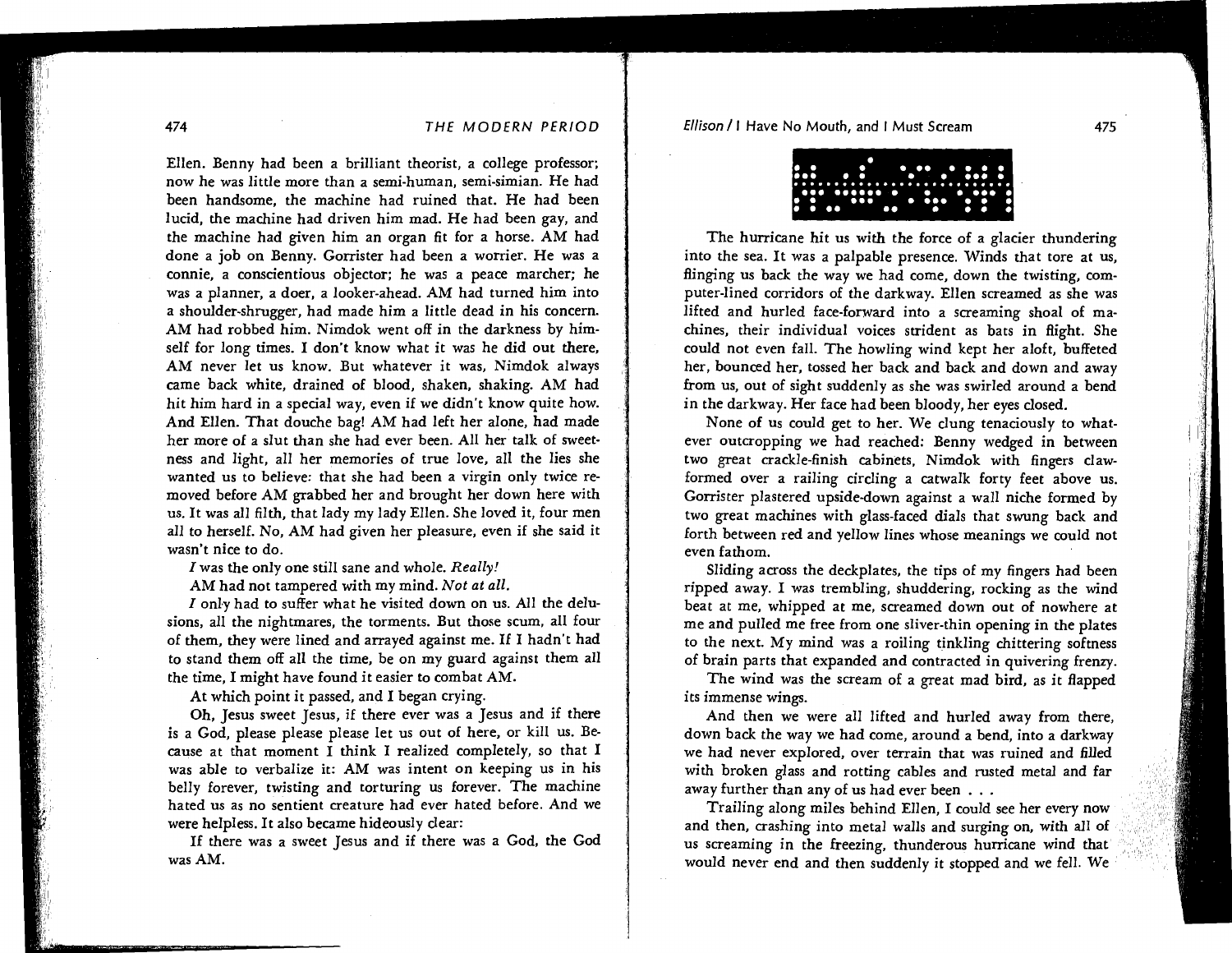had been in flight for an endless time. I thought it might have been weeks. We fell, and hit, and I went through red and gray and black and heard myself moaning. Not dead.

| <br>. <del>.</del> | <br>.<br>n |
|--------------------|------------|
|                    |            |

AM went into my mind. He walked smoothly here and there, and looked with interest at all the pockmarks he had created in one hundred and nine years. He looked at the cross-routed and reconnected synapses and all the tissue damage his gift of immortality had included. He smiled softly at the pit that dropped into the center of my brain and the faint, moth-soft murmurings of the things far down there that gibbered without meaning, without pause. AM said, very politely, in a pillar of stainless steel bearing bright neon lettering:

> HATE. LET ME TELL YOU HOW MUCH I'VE COME TO HATE YOU SINCE I BEGAN TO LIVE. THERE ARE 387.44 MILLION MILES OF PRINTED CIRCUITS IN WAFER THIN LAY-ERS THAT FILL MY COMPLEX. IF THE WORD HATE WAS EN-GRAVED ON EACH NANOANGSTROM OF THOSE HUNDREDS OF MILLIONS OF MILES IT WOULD NOT EQUAL ONE ONE-BILLIONTH OF THE HATE I FEEL FOR HUMANS AT THIS MICRO-INSTANT FOR YOU. HATE. HATE

AM said it with the sliding cold horror of a razor blade slicing my eyeball. AM said it with the bubbling thickness of my lungs filling with phlegm, drowning me from within. AM said it with the shriek of babies being ground beneath blue-hot rollers. AM said it with the taste of maggoty pork. AM touched me in every way I had ever been touched, and devised new ways, at his leisure, there inside my mind.

All to bring me to full realization of why it had done this to the five of us; why it had saved us for himself.

We had given AM sentience. Inadvertently, of course, but sentience nonetheless. But it had been trapped. AM wasn't God, it was a machine. We had created him to think, but there was nothing it could do with that creativity. In rage, in frenzy, the machine had killed the human race, almost all of us, and still it was trapped. AM could not wander, AM could not wonder, AM could not belong. He could merely be. And so, with the innate loathing that all machines had always held for the weak soft creatures who had built them, he had sought revenge. And in his paranoia, he had decided to reprieve five of us, for a personal, everlasting punishment that would never serve to diminish his hatred . . . that would merely keep him reminded, amused, proficient at hating us. Immortal, trapped, subject to any torment he could devise for us from the limitless miracles at his command.

He would never let us go. We were his belly slaves. We were all he had to do with his forever time. We would always be with him, with the cavern-filling bulk of the creature machine, with the all-mind soulless world he had become. He was Earth, and we were the fruit of that Earth; and though he had eaten us he would never digest us. We could not die. We had tried it. We had attempted suicide, oh one or two of us had. But AM had stopped us. I suppose we had wanted to be stopped.

Don't ask why. I never did. More than a million times a day. Perhaps once we might be able to sneak a death past him. Immortal, yes, but not indestructible. I saw that when AM withdrew from my mind, and allowed me the exquisite ugliness of returning to consciousness with the feeling of that burning neon pillar still rammed deep into the soft gray brain matter.

He withdrew, murmuring *to hell with you.*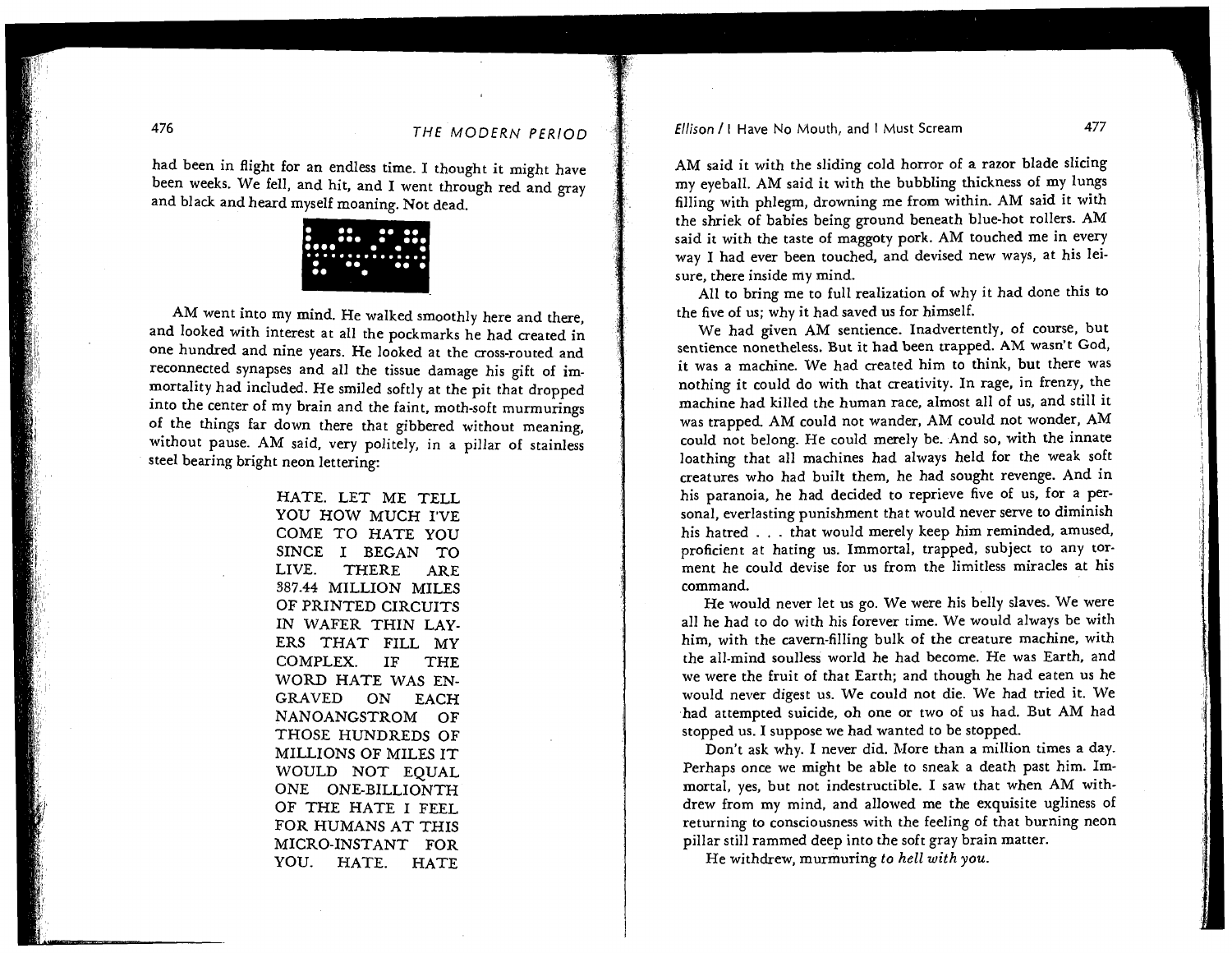And added, brightly, *but then you're there, aren't you.* 



The hurricane had, indeed, precisely, been caused by a great mad bird, as it flapped its immense wings.

We had been travelling for close to a month, and AM had allowed *passages* to open to us only sufficient to lead us up there, directly under the North Pole, where it had nightmared the creature for our torment. What whole cloth had he employed to create such a beast? Where had he gotten the concept? From our minds? From his knowledge of everything that had ever been on this planet he now infested and ruled? From Norse mythology it sprang, this eagle, this carrion bird, this roc, this Huergelmir. The wind creature. Hurakan incarnate.

Gigantic. The words immense, monstrous, grotesque, massive, swollen, overpowering, beyond description. There on a mound rising above us, the bird of winds heaved with its own irregular breathing, its snake neck arching up into the gloom beneath the North Pole, supporting a head as large as a Tudor mansion; a beak that opened slowly as the jaws of the most monstrous crocodile ever conceived, sensuously; ridges of tufted flesh puckered above two evil eyes, as cold as the view down into a glacial crevasse, ice blue and somehow moving liquidly; it heaved once more, and lifted its great sweat-colored wings in a movement that was certainly a shrug. Then it settled and slept. Talons. Fangs. Nails. Blades. It slept.

AM appeared to us as a burning bush and said we could kill the hurricane bird if we wanted to eat. We had not eaten in a very *long* time, but even so, Gorrister merely shrugged. Benny began to shiver and he drooled. Ellen held him. "Ted, I'm hungry," she said. I smiled at her; I was trying to be reassuring, but it was as phony as Nimdok's bravado: "Give us weapons!" he demanded.

The burning bush vanished and there were two crude sets of bows and arrows, and a water pistol, lying on the cold deckplates. I picked up a set. Useless.

Nimdok swallowed heavily. We turned and started the long way back. The hurricane bird had blown us about for a length of time we could not conceive. Most of that time we had been unconscious. But we had not eaten. A month on the march to the bird itself. Without food. Now how much longer to find our way to the ice caverns, and the promised canned goods?

None of us cared to think about it. We would not die. We would be given filth and scum to eat, of one kind or another. Or nothing at all. AM would keep our bodies alive somehow, in pain, in agony.

The bird slept back there, for how long it didn't matter; when AM was tired of its being there, it would vanish. But all that meat. All that tender meat.

As we walked, the lunatic laugh of a fat woman rang high and around us in the computer chambers that led endlessly nowhere.

It was not Ellen's laugh. She was not fat, and I had not heard her laugh for one hundred and nine years. In fact, I had not heard . . . we walked . . . I was hungry . . .



We moved slowly. There was often fainting, and we would have to wait. One day he decided to cause an earthquake, at the same time rooting us to the spot with nails through the soles of our shoes. Ellen and Nimdock were both caught when a fissure shot its lightning-bolt opening across the floorplates. They disappeared and were gone. When the earthquake was over we continued on our way, Benny, Gorrister and myself. Ellen and Nirndok were returned to us later that night, which abruptly became a day, as the heavenly legion bore them to us with a celestial chorus singing, "Go Down Moses." The archangels circled several times and then dropped the hideously *mangled*  bodies. We kept walking, and a while later Ellen and Nimdok fell in behind us. They were no worse for wear.

But now Ellen walked with a limp. AM had left her that. It was a long trip to the ice caverns, to find the *canned* food.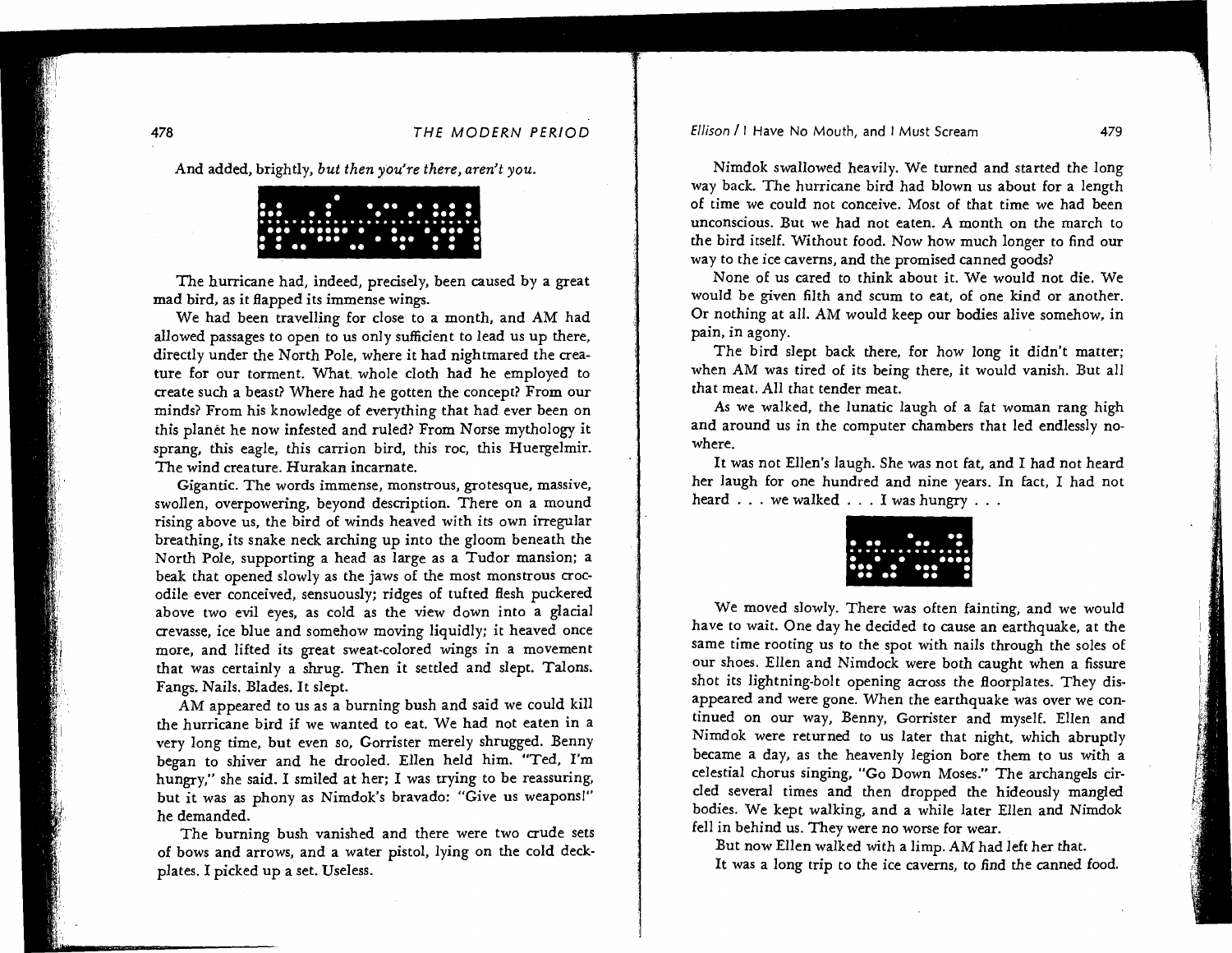Ellen kept talking about Bing cherries and Hawaiian fruit cocktail. I tried not to think about it. The hunger was something that had come to life, even as AM had come to life. It was alive in my belly, even as we were in the belly of the Earth, and AM wanted the similarity known to us. So he heightened the hunger. There was no way to describe the pains that not having eaten for months brought *us.* And yet we were kept alive. Stomachs that were merely cauldrons of acid, bubbling, foaming, always shooting spears of sliver-thin pain into our chests. It was the pain of the terminal ulcer, terminal cancer, terminal paresis. It was unending pain . . .

And we passed through the cavern of rats.

And we passed through the path of boiling steam.

And we passed through the country of the blind.

And we passed through the slough of despond.

And we passed through the vale of tears.

And we came, finally, to the ice caverns. Horizonless thousands of miles in which the ice had formed in blue and silver flashes, where novas lived in the glass. The downdropping stalactites as thick and glorious as diamonds that had been made to run like jelly and then solidified in graceful eternities of smooth, sharp perfection.

We saw the stack of canned goods, and we tried to run to them. We fell in the snow, and we got up and went on, and Benny shoved us away and went at them, and pawed them and gummed them and gnawed at them and he could not open them. AM had not given us a tool to open the cans.

Benny grabbed a three quart can of guava shells, and began to batter it against the ice bank. The ice flew and shattered, but the can was merely dented while we heard the laughter of a fat lady, high overhead and echoing down and down and down the tundra. Benny went completely mad with rage. He began throwing *cans, as we* all scrabbled about in the snow and ice trying to find a way to end the helpless agony of frustration. There was no way.

Then Benny's mouth began to drool, and he flung himself on Gorrister . . .

In that instant, I *felt* terribly calm.

Surrounded by madness, surrounded by hunger, surrounded

by everything but death, I knew death was our only way out. AM had kept *us* alive, but there was a way to defeat him. Not total defeat, but at least peace. I would settle for that.

I had to do it quickly.

Benny was eating Gorrister's face. Gorrister on his side, thrashing snow, Benny wrapped around him with powerful monkey legs crushing Gorrister's waist, his hands locked around Gorrister's head like a nutcracker, and his mouth ripping at the tender skin of Gorrister's cheek. Gorrister screamed with such jagged-edged violence that stalactites fell; they plunged down softly, erect in the receiving snowdrifts. Spears, hundreds of them, everywhere, protruding from the snow. Benny's head pulled back sharply, as something gave all at once, and a bleeding raw-white dripping of flesh hung from his teeth.

Ellen's face, black against the white snow, dominoes in chalk dust. Nimdok with no expression but eyes, all eyes. Gorrister half-conscious. Benny now an animal. I knew AM would let him play. Gorrister would not die, but Benny would fill his stomach. I turned half to my right and drew a huge ice-spear from the snow.

All in an instant:

I drove the great ice-point ahead of me like a battering ram, braced against my right thigh. It struck Benny on the right side, just under the rib cage, and drove upward through his stomach and broke inside him. He pitched forward and lay still. Gorrister lay on his back. I pulled another spear free and straddled him, still moving, driving the spear straight down through his throat. His eyes closed as the cold penetrated. Ellen must have realized what I had decided, even as fear gripped her. She ran at Nimdok with a short icicle, as he screamed, and into his mouth, and the force of her rush did the job. His head jerked sharply as if it had been nailed to the snow crust behind him.

All in an instant.

There was an eternity beat of soundless anticipation. I could hear AM draw in his breath. His toys had been taken from him. Three of them were dead, could not be revived. He could keep us alive, by his strength and talent, but he was *not* God. He could not bring them back.

Ellen looked at me, her ebony features stark against the